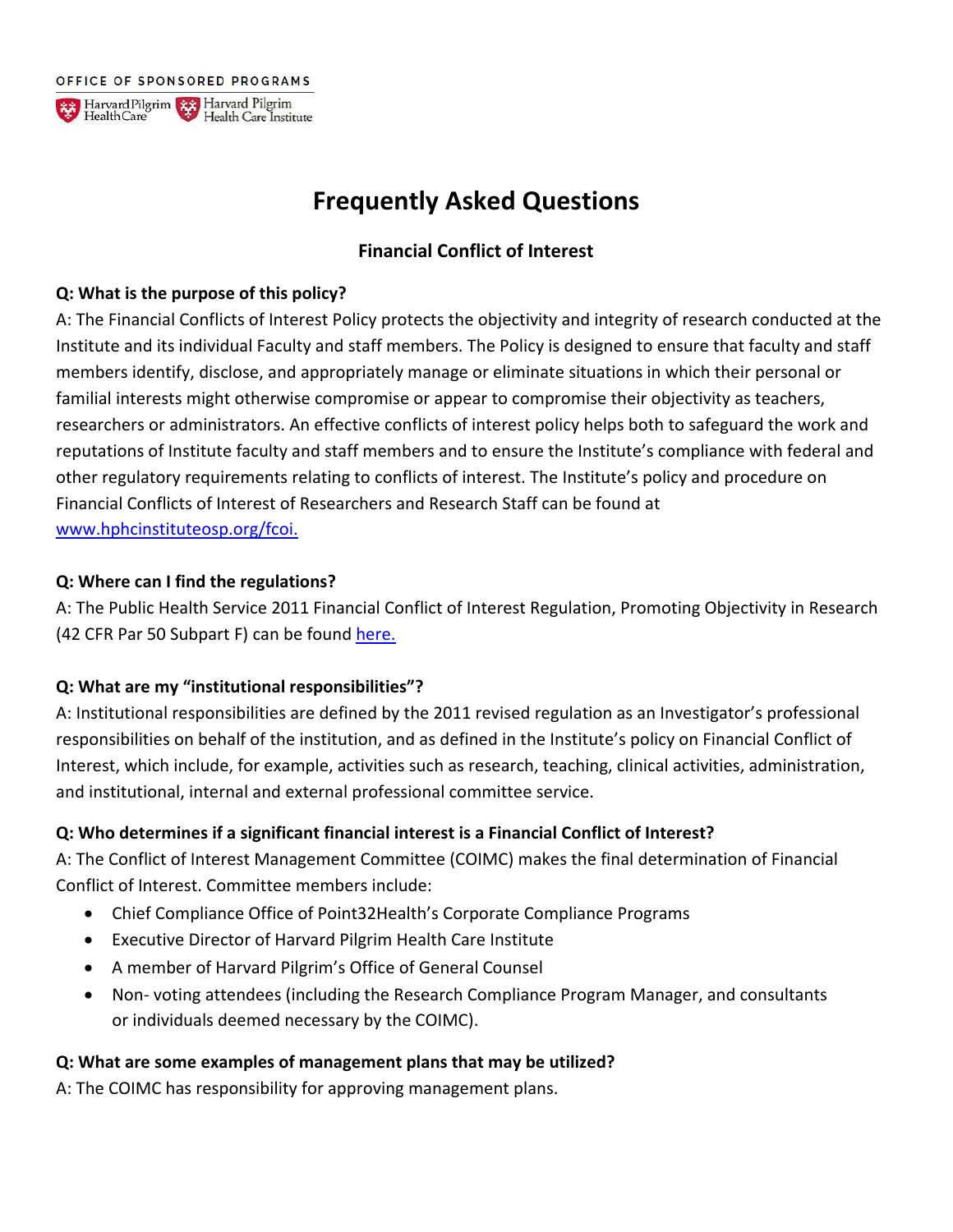# **Training**

#### **Q: Am I required to do COI training?**

A: Yes, all Investigators and research personnel are required to complete COI training once every four years to comply with the Public Health Service COI regulations. The Institute is providing this training through a module in the CITI Training Program.

#### **Q: How do I access the CITI training?**

A: You can log in or register at [www.citiprogram.org. I](http://www.citiprogram.org/)nstructions on how to register and access the CITI COI module can be found on this website under Financial Conflict of Interest/Forms and Instructions.

#### **Q: How long will the CITI training take?**

A: The training will take approximately 20 minutes.

#### **Q: When must I take the training?**

The training must be *completed* prior to the submission of a new application for external funding.

#### **Disclosure**

#### **Q: What do I have to disclose?**

A: You must disclose ALL financial interests associated with your appointment or position at the Institute, such as research, teaching, clinical activities, administration, and institutional, internal and external professional committee service.

#### **Q: Must I disclose the financial interests of my family?**

A: Yes, this includes your spouse or domestic partner and dependent children.

# **Q: How often must I disclose my significant financial interests?**

A: Disclosure reporting is required: 1) annually by Institute employees; 2) at the time of initial application for federally funded research, and 3) prior to any expenditure under a Federal award. Investigators are also required to update their disclosure within 30 days of discovering or acquiring a new Financial Interest.

#### **Q: How do I initiate a research certification in Cayuse?**

A: The certification will automatically be created for all research personnel when the SPA is submitted in the Cayuse system. Notices will be sent to the email address associated with the employee's network email. Users will click on their profile, then access COI Disclosures in the drop-down menu.